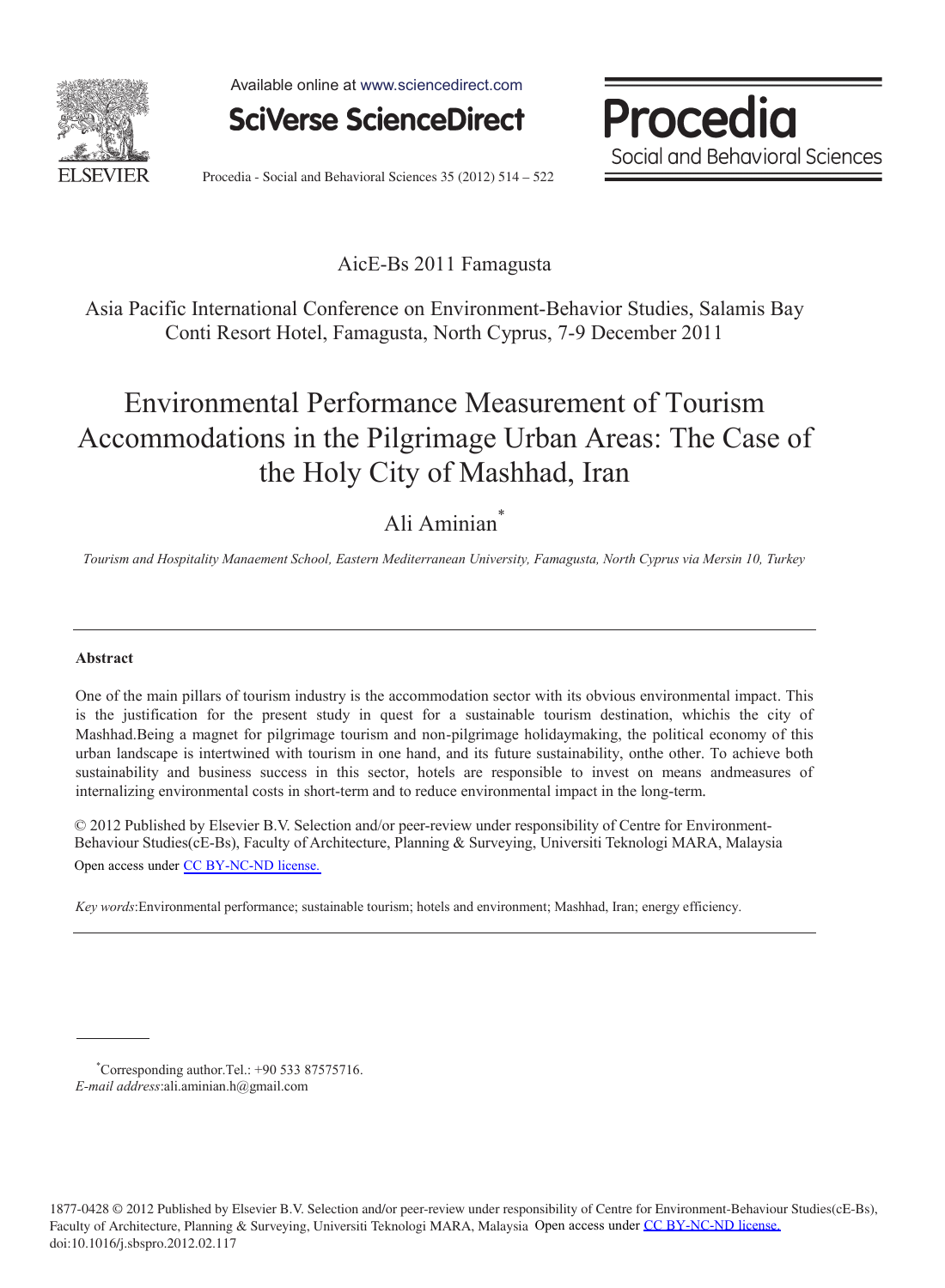#### **1. Introduction**

#### *1.1. .Study Site*

Iran has been blessed by varieties of tourism attractions. Iran's vast land mass of 1,648,000 Km² (636,000 Sq. mi) makes it the sixteenth in size among the countries of the world. This quality along with its natural environmenthas potentially made Iran a prime tourist destination. With more than 2800 Km of coastline, as well as, high mountain ranges and 3 deserts, the country has a spectacular physiography. The supply of recreational and tourism opportunities is endless. Such geographical/topographical characteristics render Iran a four-season country.



#### Fig. 1.Map of Iran

 The holy city of Mashhad, which is the focus of this study, is both a traditional pilgrimage destination and a metropolitan area with overwhelming VFR tourism. Mashhad metropolitan area has gained even more significance with the onset of the Islamic Revolution in 1979. The main factor attributedto the city is the shrine of Imam Reza who is a revered religious figure in Islam especially among the Shiitesect. Mashhad is the second biggest city in Iran, and it ranks among the top three destinations for domestic and international tourists. The highest percentage of the accommodation facilities is located in Mashhad with an extensive variation to cater to different income levels (www.chto-khr.ir). The major hoteliers association in Iran belongs to Mashhad, which represents a powerful sector in tourism industry. According to the recent data, the city houses 2.5 million people and accommodates over 20 million tourists annually (www.chto-khr.ir).



Fig. 2. Holy shrine of Imam Reza